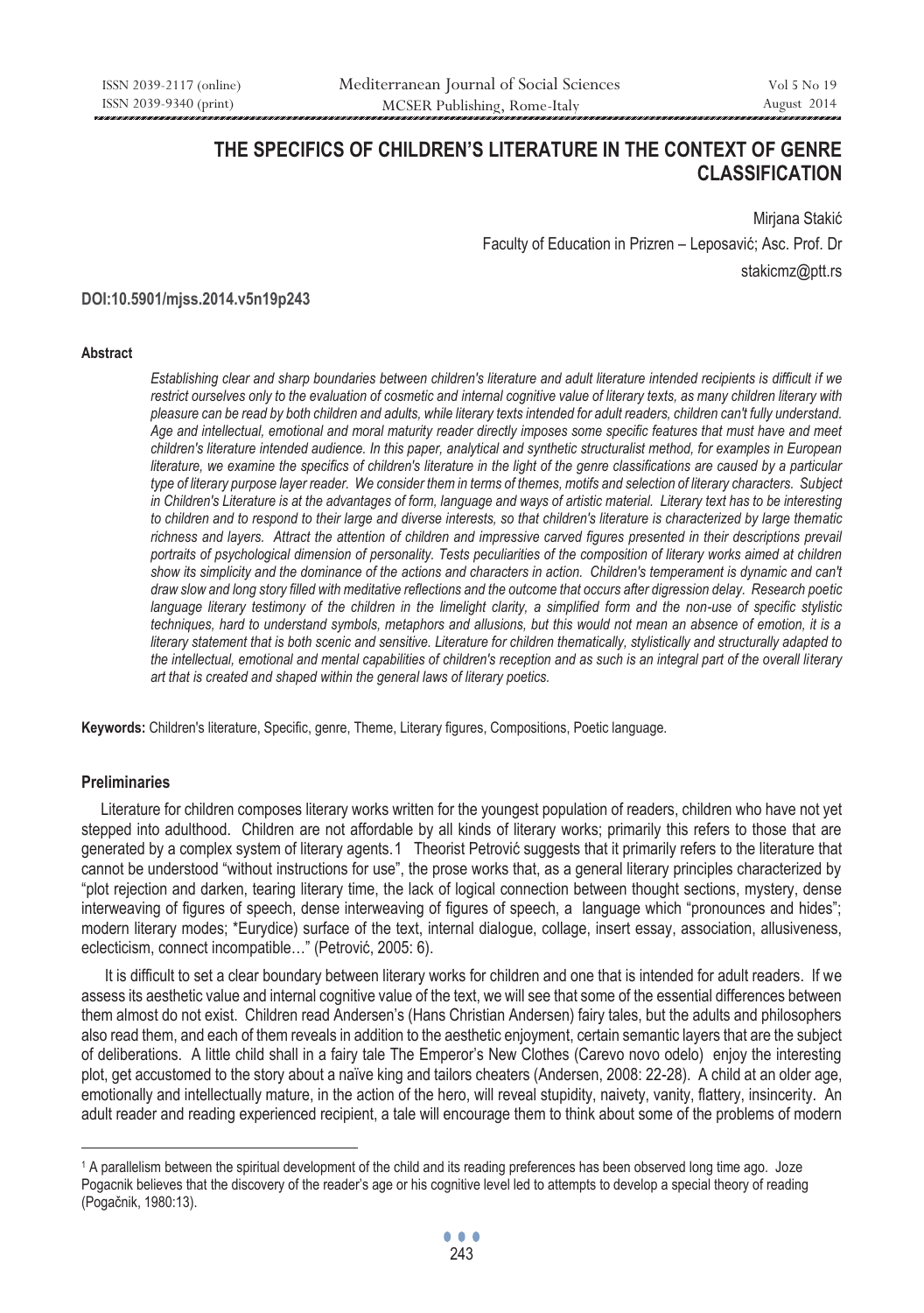| ISSN 2039-2117 (online) | Mediterranean Journal of Social Sciences | Vol 5 No 19 |
|-------------------------|------------------------------------------|-------------|
| ISSN 2039-9340 (print)  | MCSER Publishing, Rome-Italy             | August 2014 |

man and our modern and pretty alienated society: fashion and reliance on other people's opinions and tastes to fit in the environment at any cost, fear and human weakness to express their own opinion and personality. This tale may encourage the philosophers to think about a man faces existential crisis in the consumer society of modern civilization.

 There are many examples in the World and European literature when it is difficult or almost impossible to draw a sharp line between literary works and strictly classify them according to its age criteria. Is the short story Aska and the Wolf (Aska i vuk) by Serbian Nobel prize winner Andric, for children? According to the modern school curriculum of the Republic of Serbia, it is processed in the sixth grade of primary school (Milinković i Stakić, 2011: 22-28). And the children of younger ages could enjoy a literal representation of its described world. A small sheep plays and with the play she fascinates bloodthirsty wolf, which surprised and astonished, delays the moment when he will eat the sheep. In the metaphorical and metaphysical layers of its meaning, a short story represents multi-layered allegory about the effects of beauty and art of the human being and the great transformation that one can experience if left to their effects.

 There are numerous examples that if a literary work intended for children is liberated from the possessive adjective children's and instead of the literal fable meaning, step into the deep layers of the metaphysical world, we will get a literary text to its semantic layers that leads the reader into a state of deep curiosity and anxiety, to the size of the issues raised by this apparently simple literature. So, we must ask: What must contain literary work that might get qualifier that is meant for children? Slobodan Marković believes that the answer to this question lies in the fact that a literary work for children can be a joy to read both children and adults, while children often cannot fully understand adult's literary works, "children cannot rise to the level of adults, although they normally long for it. But the adults can enter their second childhood and to get accustomed to child's life…" (Marković, 1973: 7).

 Age, intellectual, emotional and moral maturity of the reader, directly imposes some specific features that must have and satisfy the literature intended for children's audience. These are specifics that are caused by certain types of the reader and is primarily reflected in the choice of themes and motifs, the selection of literary heroes, simpler composition in which the predominant action and characters in action, adjusting vocabulary and style to the level of understanding which is imposed by child's age.

#### **Subject in Children's Literature**

 The Experiential-cognitive capabilities of children in the role of recipients condition the author's choice of topics, but this is not a limitary factor and reduces the number of potential topics in literary works, because every life year of a child is a step forward in the development of its aesthetic sensibility and literary culture. The richness and variety of topics that may be the subject of children's literature is enormous, and the child's age is a critical criterion whether the literary text will be accepted or not.

 It is difficult to group the literary themes from the perspective of children's age, but it is necessary, because without previous measuring of what is adapted to a child's age, the child is in a situation to receive the work passively. It reduces and degrades the educational and aesthetic values of literature, which as a result may cause long-lasting aversion to books and reading beautiful works of art, as we often call the literature. It mustn't be concluded that in a single literary work there is no place for children of different age. Ilić indicates that children of different age, when it comes to one and the same literary work are able to reach out to the different levels of its meaning (Ilić, 1983: 146).

 Literature intended for children features a highly thematic richness and complexity. The child's nature responds with humor and bright colored contents. Literary text, in its thematic, has to be interesting to children and to respond to their concerns. Children's interests are vast and varied, and the literature is to meet the inexhaustible fantasy, humanity and positive moral qualities and at the same time to develop and nurture aesthetic tastes and sensibilities. A creator by choosing topics that are close to understanding the world of younger reader should not trivialize and simplify or "vulgarize or degrade to the extent of practical, utilitarian and purposeful" (Marjanović, 2009: 15).

 The topics in Literature for Children present its first measure of value and benefits of the form, language and ways of artistic material. All topics are not suitable for children's perceptions of the world. Since children from their own personal point of view meet reality, they do not understand philosophical topics in which is thought over the serious question of the purpose of human existence and life itself.

 Childhood is a real treasure of events filled with imagination, serenity, joy, adventure, synonymous with freedom, generosity and naiveté. The world of childhood is the most common, central motif-themed scope of children's literature.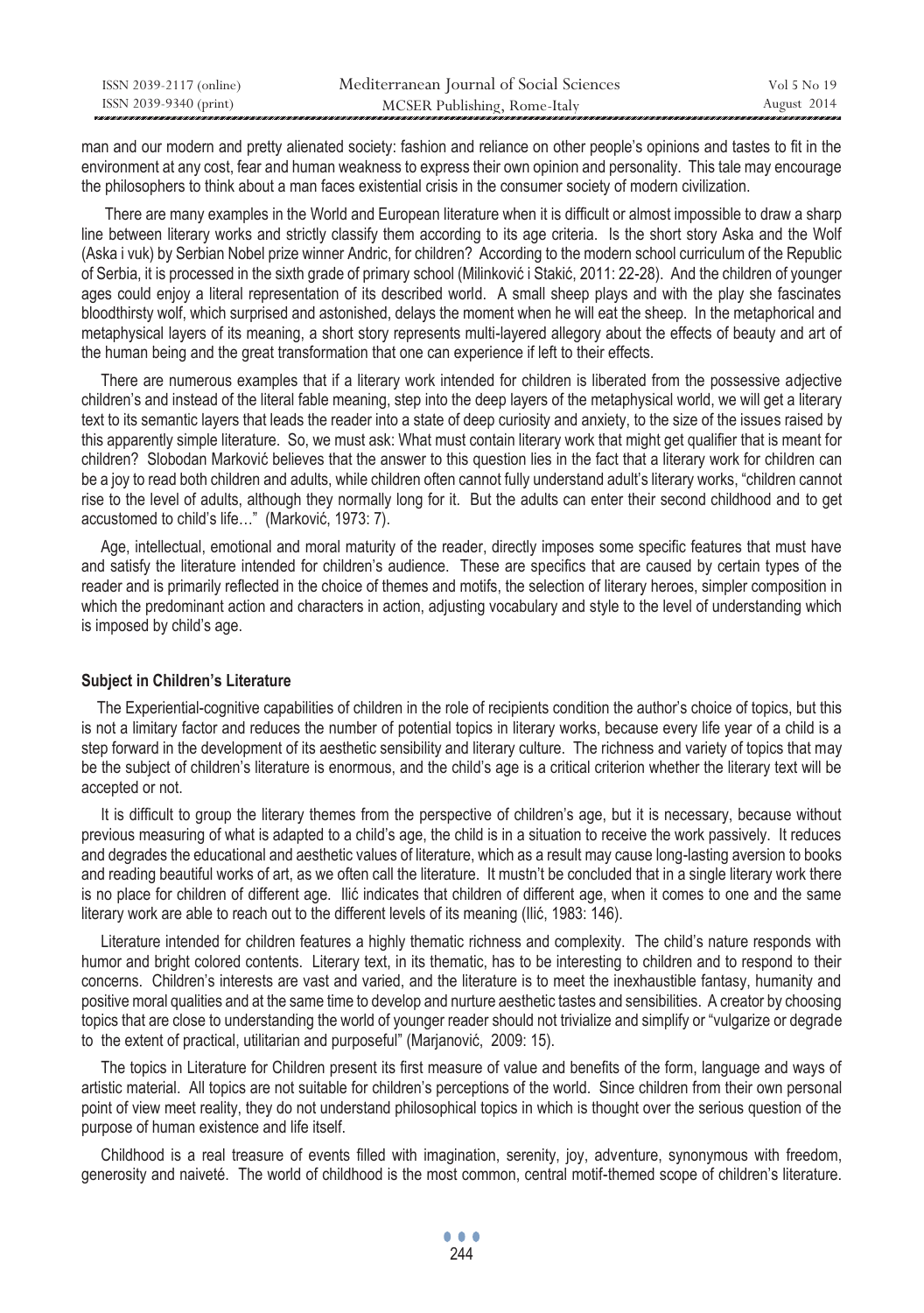| ISSN 2039-2117 (online) | Mediterranean Journal of Social Sciences | Vol 5 No 19 |
|-------------------------|------------------------------------------|-------------|
| ISSN 2039-9340 (print)  | MCSER Publishing, Rome-Italy             | August 2014 |

In the European and contemporary Serbian literature and literature of the twentieth century, a period of up to fourteen years, after which performance maturity, represents rich, bright, free and imaginative world. Serbian writer Branko

Ćopić in some tales from the collection The Marshmallow Color Garden (Bašta sljezove boje) expresses the time of fantasies and daydreams, uncorrupted child's spirit, which in the world study expresses naivety and imagination inherent in the children's vision of the world (Ćopić, 1998). In the traditional literature for children, the world of childhood is often filled with suffering, grief and poverty. In the short story by Vladimir Ćorović Twelfth Night (Bogojavljenska noć) the poor boy in the Epiphany night is waiting for the heavens to open up so he could say his desire that lies down on his heart, in accordance with the old Christian belief that in the Epiphany night, at midnight, the sky will open and in that moment, those who attend this act will fulfill every desire they have thought. The boy from the story does not want a toy or a candy, but his mother, who lies gravely ill, to get better. Instead of the desired healing, the morning brought death and the boy thought that was just a refreshing sleep which was created after the miraculous healing of his beloved mother (Ćorović, 1970: 27- 32). And also in the story Vanjka by Anton Pavlovich Chekhov, the world of childhood is not a magical field of play, imagination and joy for the little boy Vanjka Žugov, but a period of cruel beatings by heartless bosses, constant humiliations and hunger, so the poor boy in a letter to his grandfather Konstantin Makarič compares his miserable life with the life of animals (Čehov, 1985; 85-89).1

 Apart from the world of childhood and different life events, human and children's feelings, love kindness, play, friendship, human altruism and humanity, love for parents and animals, imaginative and picturesque events, cheerful humor and painted scenes, flora and fauna, fictional worlds, sympathy and the first secret, are some of the common themes of children's literature.

 From the aspect of age classification some of the main themes that preoccupy children's attention can be grouped, but there are issues that are of concern to children of different ages. These are fictional and exciting encounters and adventures, as well as the mysterious and unreal worlds inhabited by fantastic creatures.

 The child, in the pre-school period, is characterized by naive attitude toward the world, so it has an attitude toward the artistic text as if it's real and it believes boundless in the illusion and fiction that is woven into it. In this period children are very interested in fairy tales. Vuković points out that because of the great needs of children for fairy tales, the period of pre-school children is often called "a period of fairy tales" (Vuković, 1996: 39). At this age, suitable for reading are short stories whose characters are animals (sparrows, cats, puppies…), flowers, dwarfs and so many different things which are called by Petrović "colorful lies" and these things induce more (Petrović, 2005; 133).2

 A child in elementary grades experiences fiction as a challenge to the real and dream, and it is attracted by topics that stimulate the imagination, fairy tales and fantasy stories, as well as emotionally colored threads, childhood filled with play and mischief, school, school pranks, camaraderie and games. Dominance of fantastic themes can be explained by the nature of children's personality. In the heart of the child's world are imagination, fantasy and marvelous and represent their way of experiencing the surroundings. Fiction is, by the words of Voja Marjanović, "shelter for unclear and infantile childhood" (Marjanović, 2009: 72).

 The phenomenon of the fantastic in literature for children is done through personification, allegory or grotesque. Character of the children's perceptions of the world allows the interference of fantastic elements in the story, that the action "without stopping and some special obstacles, continuing a logical path towards and not influenced by any external force, suddenly seemed to move, move into a space that has different dimensions in which some other rules are obeyed" (Crnković, 1972: 158). Material reality of the stunning prose is at first abolished in the axis of time, and then a causal connection between the events loses its significance. The narrator, despite the deconstruction of reality in a qualitatively new reality, "devoid of limitations awareness and regulatory experience" (Turjačanin 1978: 36) wants to retain a semblance of reality and authenticity.

 $\overline{a}$ 

<sup>1</sup> A large number of child psychologists and theorists of literature find that tragically in literature for children, has no aesthetic sense and does not lead to the achievement of positive aesthetic and corrective effects, because a little reader is not able to fully distinguish the world of fiction and fantasy from reality and such literary works cause painful feelings and should not be the subject children's reading curiosity in young age.

<sup>&</sup>lt;sup>2</sup> Researches of Simeon Marinković show that children of preschool age and first grade favor picture books that talk about animals or about the lives of children, illustrated books and short fairy tales. Based on the results, Marinković concludes that the essential characteristics of the first great books are "content close to the children's world, the optimistic tone of speech, human message, short text, lively illustrations" (Marinković, 1987: 161).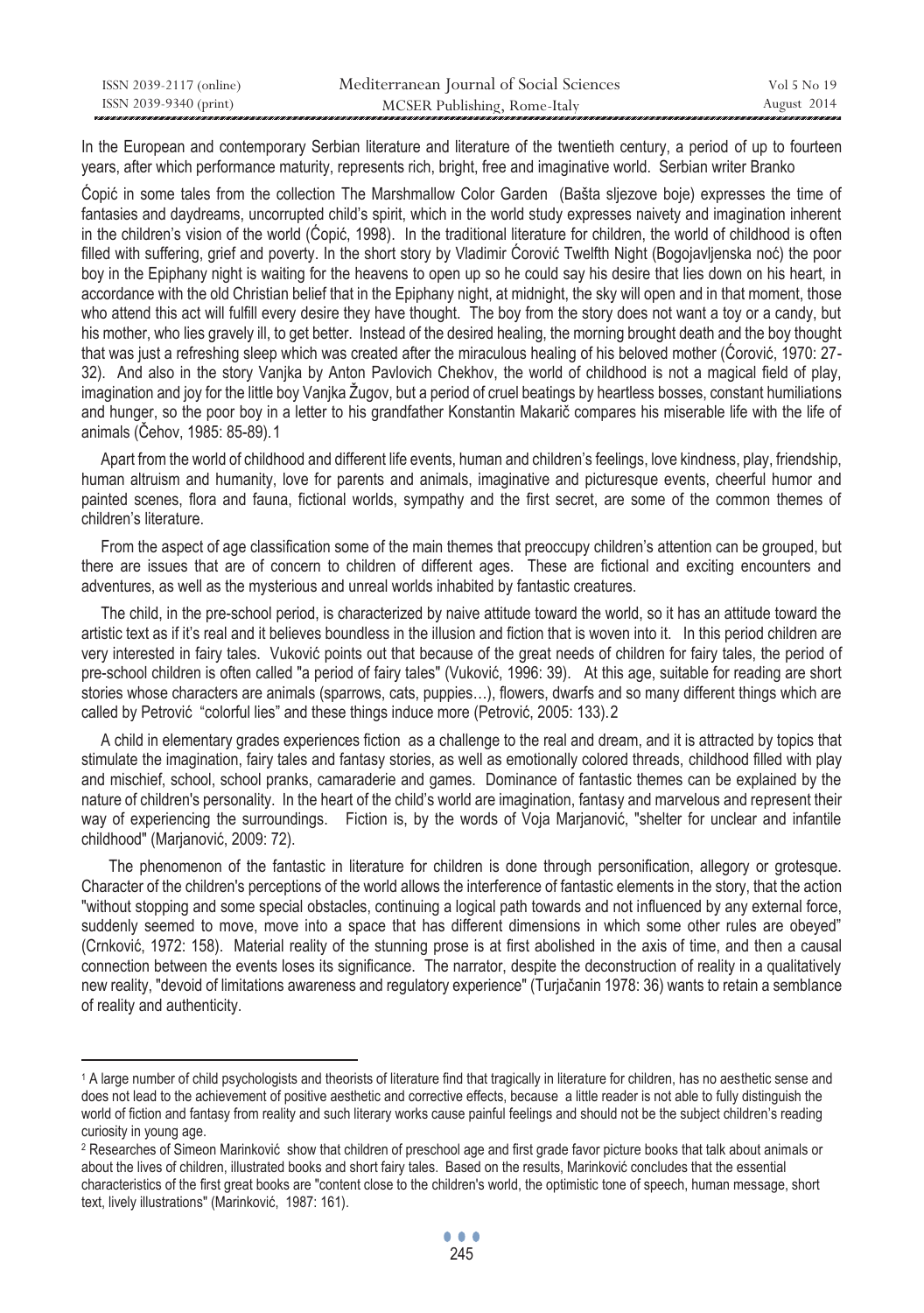| ISSN 2039-2117 (online) | Mediterranean Journal of Social Sciences | Vol 5 No 19 |
|-------------------------|------------------------------------------|-------------|
| ISSN 2039-9340 (print)  | MCSER Publishing, Rome-Italy             | August 2014 |

 Fairy tales and fantastic stories are interesting to children around the age of nine when they start to lose interest in this sort of stories. Vuković explains this loss of interest in the fairy tale with the higher education of the child, and "expanding the quantum of knowledge about nature and the world" (Vuković, 1996: 39). The interest in fiction is being replaced by an interest in the stories of exotic content and stories about other countries, cultures and customs, 1

 At all ages, in children's literature, the mother is a great narrative theme. Literary works that glorify the mother treat her selfless love and sacrifice for the family, the mother is the pillar and foundation of their home. Such are the stories of the Serbian writers The First Furrow (Prva brazda) by Milovan Glišić (Glišić, 2007: 161-169) and The First Matins with My Father (Prvi put s ocem na jutrenje) by Laza Lazarević (Lazarević, 1978: 184-205) and the short story The Figure '10' (Desetica) by the Slovenian writer Ivan Cankar (Cankar, 1951: 33-38). And the father is present as a motif in literature for children, but he is usually portrayed as stern and over, the holder of the patriarchal principles of morality and justice, as in the story Lilly of the Vally (Đurđevak) by the Slovenian writer Prežihov Voranc (Voranc, 1988: 5-12).

 In literature for children there are also serious issues which represent projection of life which, unfortunately, is not always nice and cheerful. These are the themes of poverty and disease, the horrors of war, poverty and social injustice. It is about the issues that are not suitable for younger children, because children do not yet make a clear boundary between fiction presented in a conjured world of literary texts and reality, and react emotionally and receptive.

 Semantic complexity of issues that point to the dark and destructive content of human life will be showed on the theme of war in Serbian literature. The theme is interesting to children because of its dynamism, adventure and excitement. Some Serbian prose writers for children painted the war in the way to follow "the interesting line, not the probable line". Vuković points out that it brought a literature "that the war posed primarily as a great adventure and "that is easily deflected into the water of black and white art". The author points to "the dark potential" of the issue: "horrifying scenes, suffering, death, blood, torn childhood, etc..." (Vuković, 1996: 252).

 A circumstance of war and brutal scenes to which man is exposed is changing human personality. Instead of idealized heroes in fiction appear ordinary, average people tend to doubt and temptation. Aggression and destruction of war leaves mark on their psyche, because often in inhumane conditions come to the surface layers of dark and destructive personality.

 Subject of war does not have to be directly involved in the work, it can be introduced in an indirect way, as a secondary or complementary compared to some other topic. Literary texts can begin in the modernity and through retrospective evocation war themes can be introduced. A war subject can be introduced into the action through a direct casual link. For example, in the short story People Will Reward All This (Sve ce to narod pozlatiti) by Laza Lazarević the issue of war is present in the background. Wounding in the war was the direct cause of crippling the son Blagoja coppersmith, which results in peacetime, a conversion not only this young man, but his father into the beggars (Lazarević, 1978, 319-335)

 Literary works in which the war was really launched stand on the border with the literature for adults. Here we must point to an attitude that is present among theorists of literature for children. It is about the emphasis vital relations of the children's literature towards life and its manifestations, and the notion that literary works for children and youth do not suffer from dark scenes from reality. Marjanović notes that "life arises darkness, but the writer relieves avoiding traumatic scenes".(Marianović, 2009; 29). Childhood covers a large time span in the development of man, and this attitude is conditionally acceptable, or acceptable to the classification of literary topics by age. Preschool children, and the younger primary school age do not correspond to the dark and destructive themes. They like works of bright tones and a happy ending in which the justice and the good win. Already in the final grade of primary school, life experience of children is larger, some of them could personally be convinced that life is not perfect and romantic fairy tale dream where only good things happen, so avoiding the prose of "dark themes" would mean artificial attempt to hold a young man closed under the pretext that it is the only way to preserve the life of adversity, problems and destructiveness of which will be faced in the outside world.

 The adolescent is attracted by literary themes that are difficult to classify children's literature, because the attention of their thinking and emotional world occupy the issues arising from all forms of complexity and multiform life, existentially and ethical problems and often quite abstract and symbolic field and the literature that is being processed and interpreted in high school, hardly can be grouped into children's literature.

 As the choice of topics in literature for children is adapted to the possibilities of reception of small readers, and the manner of its presentation is subject to the receptive abilities of children to accept, experience and adopt the aesthetic

 $\overline{a}$ 

<sup>1</sup> Marinković cites the facts to which he came thanks to the Serbian librarians those girls more than boys love fairy tales and boys more than girls love animal stories and tales of war (Marinković, 1987: 161)..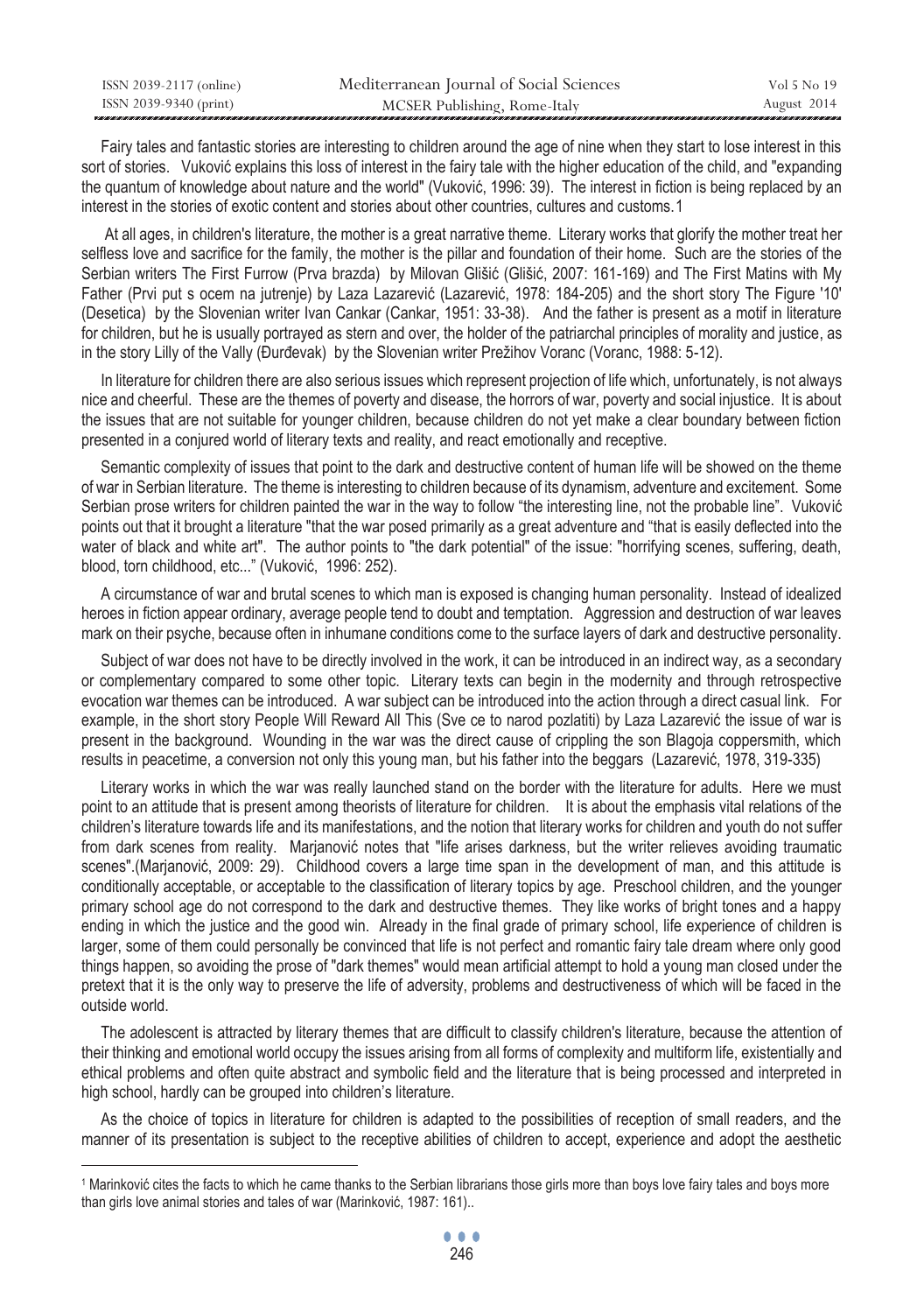| ISSN 2039-2117 (online) | Mediterranean Journal of Social Sciences | Vol 5 No 19 |
|-------------------------|------------------------------------------|-------------|
| ISSN 2039-9340 (print)  | MCSER Publishing, Rome-Italy             | August 2014 |

value of the artistic text. Topics intended for children succumbed to spontaneous and imaginative process, because a child's attention is not characterized by the ability to focus and to concentrate. Children's temperament is dynamic and can not be drawn by slow and long story, filled with meditative reflections and the outcome that occurs only after a delay of the digressive delays.

 Literary texts for children has to be interesting and engaging, to motivate over and over again with its unexpected and dynamic action and to stir up the reader's curiosity by the principal of "what happens next". And the indefinite point, which by Ingarden (Roman Witold Ingarden), has any artistic text (Ingarden, 1971), is of great importance for the child's perception and understanding, as it provides the necessary participation of the reader in a small extension of the art world and the artistic experience of literary texts. The child, in order to "fill in" and build on the unspecified parts of the text, engage thought-emotional, fantasy and linguistic capabilities of its personality. It dreams and invests intellectual effort to conjure up and present the depicted world of art.

## **Characters in children's literature**

 $\overline{a}$ 

 In the prose for children there are very few episodes and secondary characters, young readers can follow dilated epic story. The plot of a novel is not branched; it is reduced and characterized by a focus on a single action, an event, a central emotion or effect. The presence of actions and events in the narrative layer of the text holds the child's attention, and interesting dialogues and monologues of the main characters that enhance the dramatic elements. The literary text intended for children no longer describe the nature or the environment, they are reduced to mild announcements and lyrical.

 In the descriptions of the characters prevails portraits over the psychological dimensions of personality. The attention of the child attracts impressive and plastic described main characters. Children themselves, as literary heroes and bearers of events and actions, are appropriate to the child - the reader to enjoy their character and identify with them. The kids will follow the adventures of its literary peer with great pleasure, care and internal projection into the world of the work, because he thinks and acts in a similar way that it is characterized by typical children's naive thinking. The little boy will follow with the enjoyment, great care and internal projection in the world of the acts the adventures of his literary peers because he thinks and acts in a similar way that is characterized by typical pediatric naively thinking. That is why the adult characters in children's literature are characterized by infantile character, and they are essentially, regardless of their age, by nature children. Such a hero is grandfather Rade who in the story The Amazing Device (Čudesna sprava) by Ćopić, in the ticking of the clock finds an analogy with the beating of the human heart, thanks to his naïve and infantile nature and for him the clock is mysterious and amazing device so he treats it with the greatest respect (Ćopić, 1998: 14-18).

 Small readers will carefully monitor the exciting heroes who are exceptional examples of strength, courage, justice, morality and wisdom. Naïve characters who go through variety of adventures due to their naivety and gullibility, like Pinocchio or Don Quixote. Small Celestial River from the fairy tale Heavenly River (Nebeska reka) by Grozdana Olujić (Olujić, 1988: 48-51) becomes close to the children's world because of its seemingly impossible wish to resist the established order of things that are imposed to it and from the typically small earth river becomes a celestial river. The children will in its enduring faith in the impossible desire, find traces of their own fantasies and dreams, of the impossible things and unfulfilled desires and based on that they will build firm belief and attitude that they should never give up their hopes and dreams.

 Children, especially at their young age, have an innate preference for the natural world, plants and animals. Particularly interesting are the animals as literary heroes as kids see them as their faithful friends and toys. Children, in the world of adults, feel mismatched and confused, very often helplessly, and the animals help them to feel protected and loved. Novo Vuković finds a number of similarities between children and animals, the analogy that can explain big interest and with it the child reader approaches a literary work whose characters are animals. According to him, they share a sense of insecurity, fear, and need to be protected. Their reactions are similar, their ways to express anger, pleasure, need for play (Vuković, 1996: 292).

 As an illustration of the stated opinion of the closeness of the animal world with the children's world (which is the firm position of some psychologists),1 a fabulous story Šarenorepa by Grozdana Olujić (Olujić, 2004: 71-75) can serve.

<sup>1</sup> Psychoanalysts believed that animals have an important role in various stages of growing up the child. They even called "animalistic" some stages of growing up, when the child's imagination is particularly concerned with the animal world. A child growing in a family triangle (father - mother - child) is feeling traumatized by their conscious and unconscious knowledge (by psychoanalysts, usually sexual) and unconsciously replaced its parents with some of the animals, or just trying to identify with them.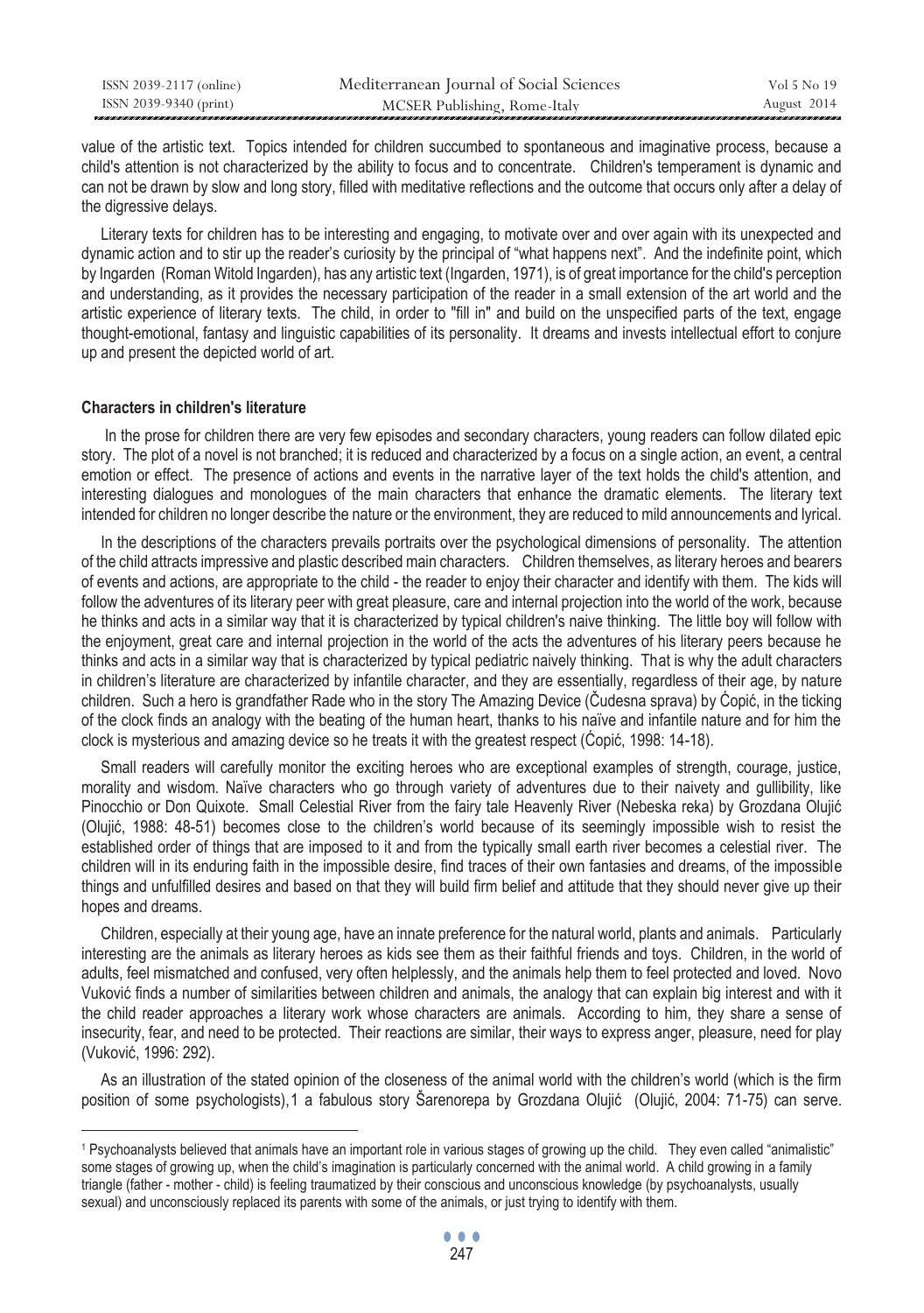| ISSN 2039-2117 (online) | Mediterranean Journal of Social Sciences | Vol 5 No 19 |
|-------------------------|------------------------------------------|-------------|
| ISSN 2039-9340 (print)  | MCSER Publishing, Rome-Italy             | August 2014 |

Touching friendship between the girl and imprisoned beast in the cage of the Zoo, the terrible tiger, is described in the story. Weeks and months went by in a silent conversation between the terrible beasts, from whose roar froze the blood in the veins, and a small child, while adults have not decided to stop this gentle friendship. The violent disruption of friendship resulted in the child's illness and the starving of the terrible beast, until the narrator has not decided to join the fantastic narrative process by which the tiger turned into a spotted cat that spends time next to the sick child until its complete physical and emotional healing.

 The creators use different storytelling methods in painting wildlife in the literature for children. Some are taken from literary tradition, such as animals with supernatural powers, fantastic animal species, animals that talk... In the story Sarenorepi by Grozdana Olujić fearsome tiger is transformed into the spotted cat, therefore expresses unreal power. Talking animals are common in the entire animalistic literature. Vuković called the speech animal "a convention" of the whole animalistic literature (Vuković, 1996; 293). In some literary works animals are characterized by a man's character. 1

 In the short story by Branko Ćopić Tomcat has become a Hajduk (Mačak otisao u hajduke) (Ćopić, 2005: 73-79) , the main character, miller's Triša big fat cat is characterized by laziness as a dominant trait. The cat is fed of hunting mice and wants to "loaf in the forest shade". Yellow-billed sparrow Pudika, the the main character in the story Young Sparrow (Vrapčić) by Maxim Gorky, is characterized by curiosity and naivety. Pudika lures the outside world to leave the safety of the nest.

 ...To fly – he haven't tried yet, but he had already waved the wings and constantly sticking out of the nest: he wanted to find out something about this world, and whether he'll like it (Gorki, 1946).

 The sparrow does not trust the adults, especially its mom, that the outside world is full of danger. Inadvertently knocked over a nest and found the outside world for which he longed so much. Instead of satisfaction, a death threat met him, in the form of ginger cat. Pudik faced with the challenge learned open and clear message of the creator of "those who do not believe my mom go bad". Some narrators didn't rely on fiction in representing the animal world, but sought to situate the animals in their natural environment, to depict their lives and community, figure out their "soul", and the depth of the relationship and the bond they have with man. Such literary texts speak of the strong link and gentle friendship between man and animals, such as stories Jablan by Petar Kočić (Kočić, 2002: 5-9 ) or the novel Lassie Come-Home (Lesi se vraca kući) by Eric Knight (Najt, 1998).

 The boy Lujo, the hero of the story by Kočić, is united with his bull Jablan with gently friendship and great love for him. The boy talks to him as he talks to a man cuddle him, as he is a child.

…The bull habitually waved his tail and grazed boy's cheek.

−Me, Jabo? – asked reproachfully. – Now I'm going to cry.

 $\overline{a}$ 

He pulled away slightly to the side and wept. Jablan raised his head.

− Noo, no, Jabo! I'm just kidding. You didn't hit me… God-damn, don't be angry for everything! Come here! Let's kiss! (Kočić, 2002: 5)

 Noteworthy are the literary works that glorify the animal world in which animals are presented as infantile. "Writers and Illustrators after them often infantilized wildlife painting cubs or small animals and showing how these heroes manage to outwit and defeat a much larger and more powerful" (Vuković, 1996: 293).

 Such a work is the short story Aska and the Wolf (Aska i vuk) by Andrić, Nobel laureate (Andrić, 2008: 439-443). In the short story, the sheep Aska, physically much weaker than the terrible wolf, manages to defeat him and marveled due to the beauty of movement, that is, art of dancing. And the ugly duckling of the eponymous authoring fairytale The Ugly Duckling by Hans Christian Andersen (Andersen, 2008: 44-55), born in the world of poultry, ducks and chickens, in the world in which it was experienced so ugly that everybody boiled it, pushed it, bit and made it a laughingstock, managed to defeat the world that plagued it by ignorance and stupidity, to rise above it, transforming into a beautiful swan.

To be born in a duck's nest, in a farmyard, is of no consequence to a bird, if it is hatched from a swan's egg. He now felt glad at having suffered sorrow and trouble, because it enabled him to enjoy so much better all the pleasure and happiness around him; for the great swans swam round the new-comer, and stroked his neck with their beaks, as a welcome (Andersen, 2008: 53).

<sup>1</sup> The fable, and later, the parabolic fiction about the animal world, widely elaborated model of talking animals and are characterized by a man's character.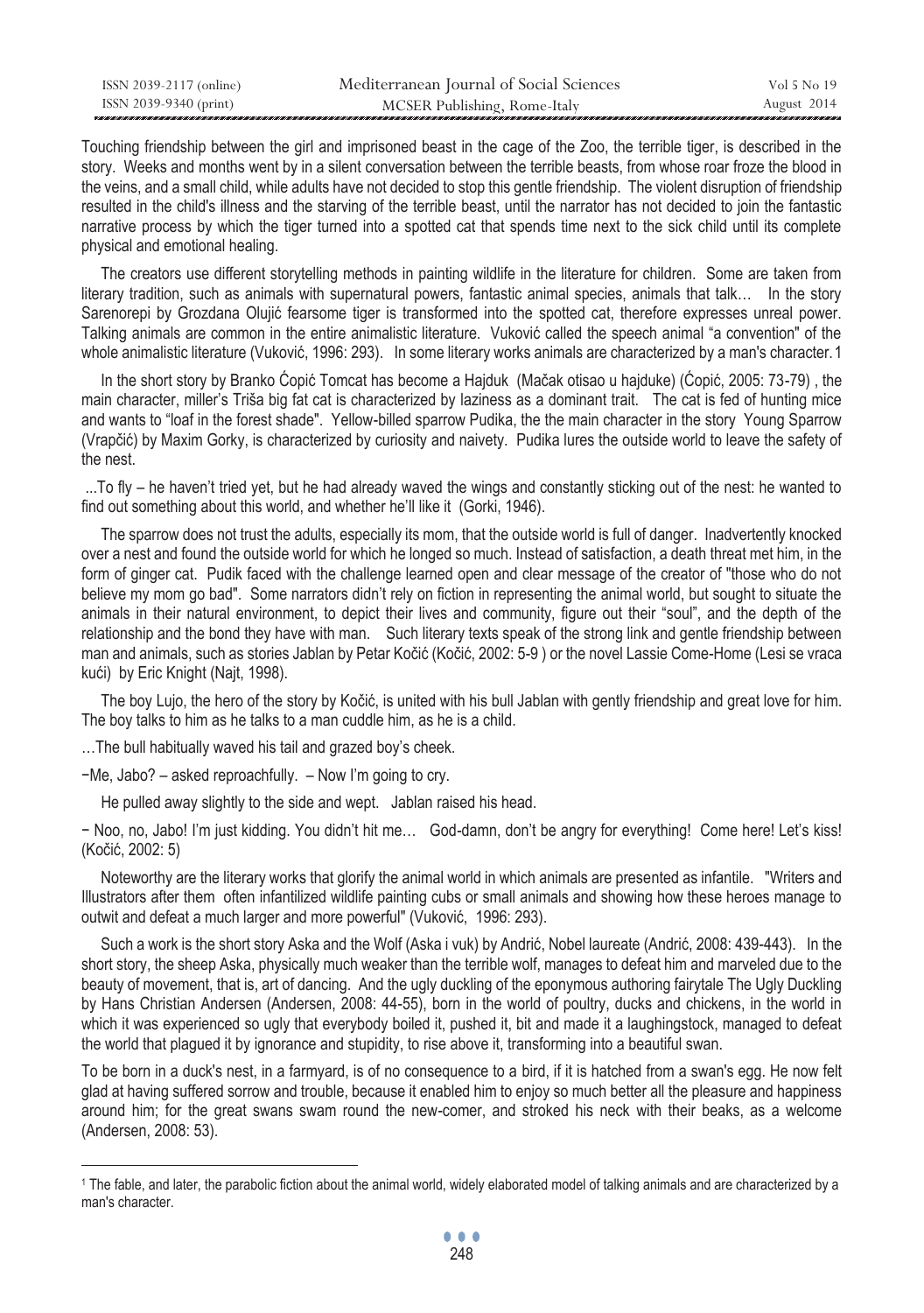Children – readers in the encounter with animal heroes, reading about their actions and activities, can learn many useful things. For example, reading a short story Porcupines (Bodljikava prasad) by Arthur Schopenhauer the kids will find out good manners and see what it looks like solidarity and friendship in the animal world (Šopenhauer, 2008: 74).

 In the story The Sparrow and Swallows (Vrabac i laste) by Leo Tolstoy (Tolstoj, 1978: 106-107), the swallows walled with the mud the unbidden quest with, who had moved into their home. That's a little harsh punishment for a sparrow who has usurped someone else's living space. Realistic and seemingly cruel story that will show the child that in nature there is a constant struggle for survival and cruelty, which is not in accordance to the naive and cheerful nature of the child. Discovering "tinted" layers of meaning of the text, gradually discovers that aggression does not lead to a real solution to the problem and that violence in response to violence is equally bad solution, as well as accepting the situation and agreeing on terror and aggression.

 In addition to the animal characters, in fiction for children, people often appear as heroes, mostly children, but adults too. Their characters are rarely shaped in a superficial way. Literary heroes are simplified and displayed in black and white painting, as well as extremely positive or very negative. In the prose fiction intended for children we can meet the characters of children who are too serious, without traces of children's imagination, serenity and frivolous. The children, as well as the adult recipient, bounce sharply polarized characters, whose inner figures are presented, and some contrasting and contradictory qualities of the characters that are static and artificially tailored, and cannot cause internal identification of the reader.

 The art of literature written for children is a common characterization of the hero, which is realized in a humorous way. Their appointment is one way of the writer to express the character of the hero or personal attitude to their personalities. As an example, we can use creativity of the Serbian humorist Nušić and his children heroes whose aliases, built-in mockingparody basis, representing a scenic view of their character and the most prominent feature. Thus, in the novel, Hajduks (Hajduci), Sima Gluvać was nicknamed "the deaf" because he played poorly heard before teachers whenever needed to answer for some items. The boy Mile has been nicknamed, and for that are "responsible" the crumbs that could always be found in the character's pockets (Nušić, 2010).

 Once the appointment of the hero, child voices accumulate the same voices to attract the interest of a small reader, and provoked laughter. In the radio play Capatin John Peoplefox (Kapetan Dzon Piplfoks) by Dušan Radović (Radović, 2010: 33-57), the name of the main character , retired pirate captain Peoplefox , cause comic effect and attracts the curiosity of the child to become interested in personality and adventure of the unusual pirate adventurer Peoplefox, who doesn't look like established idea of the sea robbers.

# **Language and style in literature for children**

 And the language that is used in writing children's literature written in children's literature is aimed to keep children's interests. Although the child does not fully understand the transmission of meaning and symbolism, and often the very essence of linguistic expression, the word has strong effect on his inner life. Through words and language are realized and embodied the conceptual and ethical layers of literary texts. The word is a basic means of the author's expression, creativity and imagination. That is why are of the great importance the language and the style of the literary texts written for children.

 Language of the literature for children is characterized by some specificity of poetic language literature that is intended for an adult recipient. It easily achieves its communicative function. It is a language that is compliant with the age of the child and his intellectual and emotional abilities. A simplified form and the non-use of specific stylistic techniques, hard to understand metaphors, allusions and symbols are the literary text comprehensible to children. "The poetics of children's fiction owes mostly to the simplicity", says Petrović (Petrović, 2005: 192). And Marjanović also emphasizes that the conciseness, clarity and simplicity in composition, style and linguistic expression of children's literature enhance "communication connection between the writer and the reader" (Marjanović, 2009: 28).

 Tight, concise and dynamic storytelling starts intensively and draws the attention of the child. The literary term for children is short, unencumbered with the episodes and rationally completed. Children's understanding corresponds to the clear language that is characterized by the grammatical integrity of all parts of the sentence, but his clarity does not mean the absence of emotion. The literary evidence in prose is both clear and colorful and sensitive. Vivid storytelling brings to the children's imagination plastic images, brings to life objects, encourages imagination and creativity, and authors in the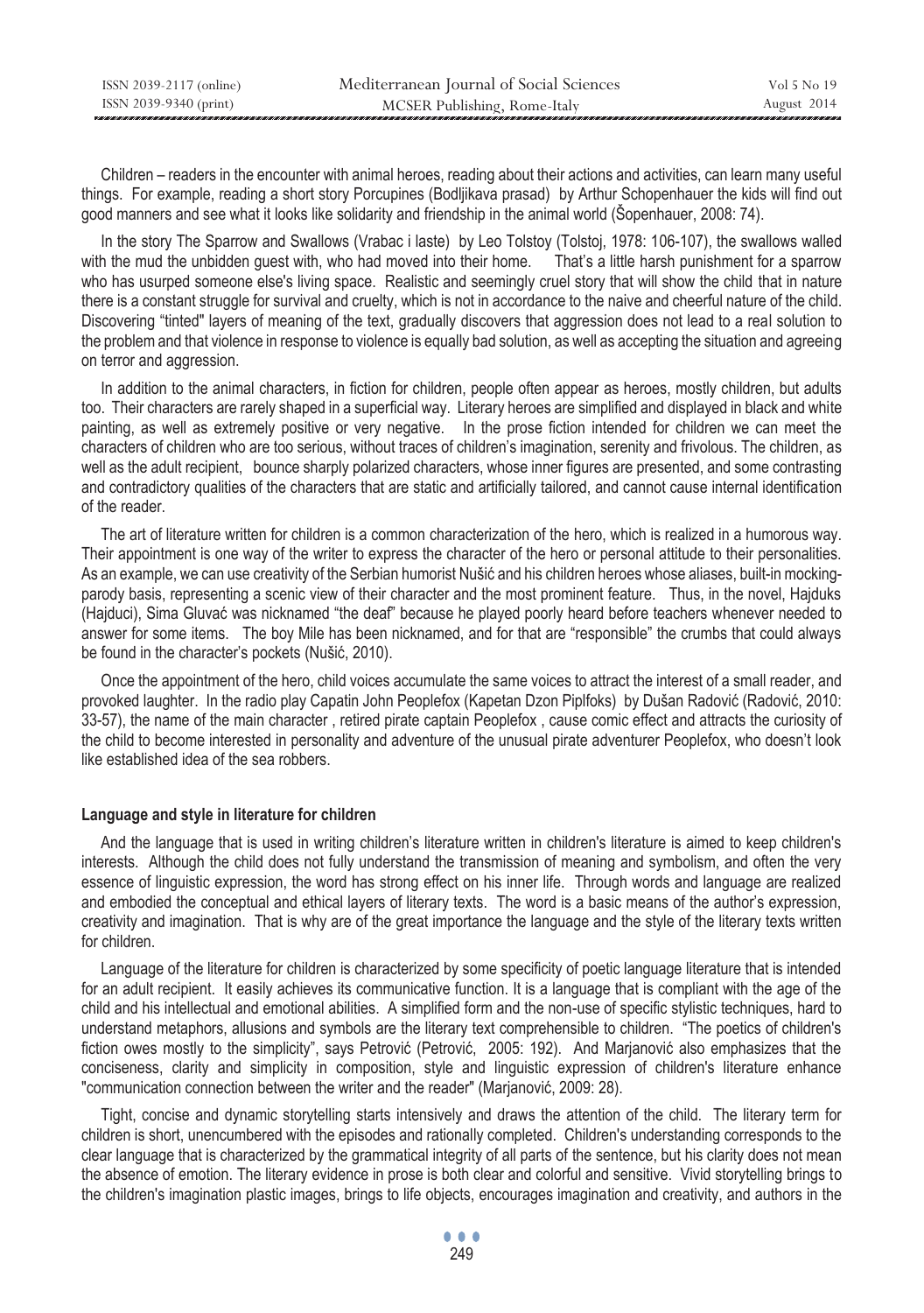| ISSN 2039-2117 (online) | Mediterranean Journal of Social Sciences | Vol 5 No 19 |
|-------------------------|------------------------------------------|-------------|
| ISSN 2039-9340 (print)  | MCSER Publishing, Rome-Italy             | August 2014 |

prose texts often use antonyms, diminutives, augmentative, pejorative, euphoric and onomatopoeic words. Often this is the only dictionary that child benefit or vocabulary that is close to his cognitive experience.

 Language used in the literature for children is released from the strict philological rules, so it is often characterized by irregularities in the grammatical and syntactic forms. In the evidence of literary heroes encounter non-literary and slang words, neologisms and idioms. In the prose by Copic there are words specific for rural way of life, especially for the author's hometown, Grmeč in Bosnia. Use of localisms contributes to the conviction of the art world of the stories by Čopić. In the short story Visit to the Moon (Pohod na Mjesec) appear and non-literary terms and phrases. The main characters, Rade the grandfather and his blood brother, a packsaddle maker Petrak, will be called one another: "the old mill plug", "donkey", "old gray ox", "old horse", "fool", "fly horse"… (Ćopić, 1998: 23-29).

 From the point of diachronic perspective it can be seen that in the contemporary fiction for children affected by new scientific discoveries about children's perception leads to complexity of narrative structure. Pavlović in the "special leader" of contemporary fiction includes: brevity, imaginativeness and heightened emotionality (Pavlović, 2010: 300). The storytellers for children pay attention to the details and nuances. Motives are summarized thus leads to their expiration in a brief narrative structure. Through metaphors, which are achieved with the unusual blend of words, a small reader feels to get accustomed to a motive and action. The moral lesson and didacticism are no longer the primary effects.

 Failure to comply with the strict rules of grammar and usage of the "non-poetic words" does not mean lack of clarity and understanding; it is primarily the function of provoking laughter and cheerful reactions in young reader. Simplicity of form that characterizes the entire literature intended for children does not represent poverty, superficiality and lack of the aesthetic achievement of this type of literature. A simple style, the ability to say more with less words and rejecting the broad narrative of many great writers and famous literary theorists were right measure of good style and aesthetic taste.

## **Concluding Remarks**

 Considering the specifics of the children's literature (mainly fiction) in the context of genre classification in terms of themes and motifs, the selection of literary characters, peculiarities of composition, style and poetic language, we found that it is a literature that is thematically, stylistically and structurally adapted to the intellectual, emotional and psychological possibilities of the child's perception. Determination of children's literature with the purpose criterion restricts the, intellectual and emotional abilities of children - the readers, limiting the possibility of any experiment or poetic radicalism of certain literary movements and schools. "Aberrations of any form are unproductive and unsustainable; in the children's literature there is no beautiful without instructive, as there is no fun without laughter or games without absurdity, parody and nonsense" (Milinković, 2010: 486).

 Literary work aimed at young population of readers who have just stepped into the world of fine arts, must stimulate their imagination and creativity, develop aesthetic tastes and sensibilities, and tend to favor beauty. In this way, the child is propositioned and becomes aesthetically sensible, it enjoys the arts. It is formed and developed as a reader for whom the literature will become a permanent spiritual need. However, the children's literature needs to meet certain educational criteria, the educational effect on the young reader. This educational activity, which is reflected in the development of positive ethical and moral traits, should not be imposed biased, but woven into the beautiful phenomenon, and in all forms of artistic prose structure. The dominance of any element, pedagogical or aesthetic, "takes offense to utilitarian or hedonistic extremes that are, in the essence, both equally unacceptable" (Turjačanin, 1978: 7). Only when it succeed to unite both the aesthetic and educational requirements (nice and instructive), literary texts for children can bear the attribute artistic.

 In the basic features that this literary type separate from the literary works intended for adult readers: brevity and clarity, we should not see the weakness, but rather the quality, which is characterized by all of the aesthetic worth of prose literary works, because children's literature is an integral part of the overall literary art that is created and shaped within the general laws of literary poetics.

#### **References**

Andrić, I. (2008). Aska i vuk. In Sabrane pripovetke (pp. 439-443). Beograd: Zavod za udženike. Andersen, H. K. (2008). Izabrane bajke. Beograd: Školska knjiga. Cankar, I. (1951). Desetica. In Izabrana proza (pp. 33-38). Beograd: Kultura. Crnković, M. (1972). Pomak u irealno u fantastičnoj priči. Bagdala, 7, 15-18.